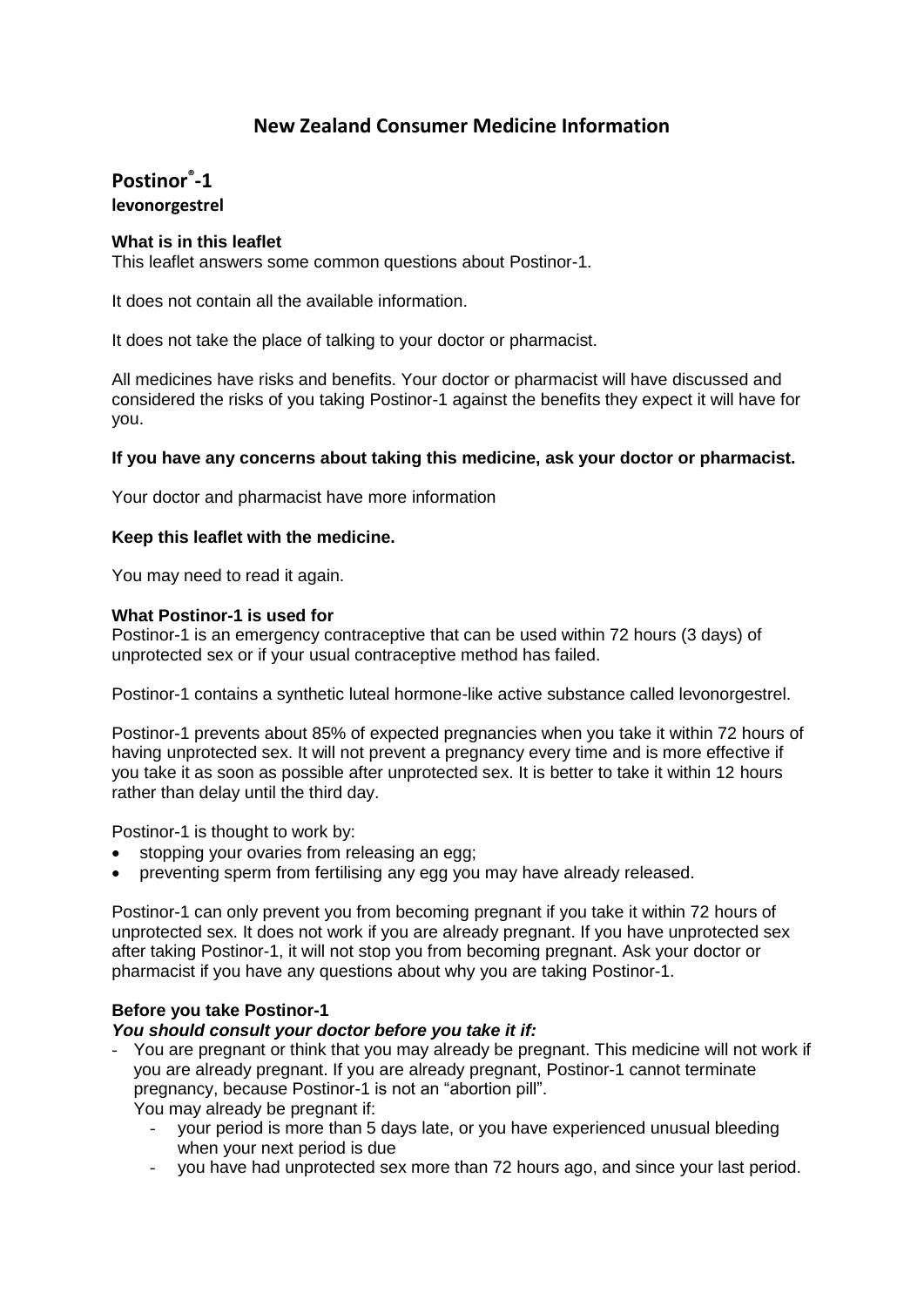The use of Postinor-1 is not advised if:

- you have a disease of your small bowel (such as Crohn's disease) that inhibits the absorption of the medicine
- you have severe liver problems
- you have a history of ectopic pregnancy (where the baby develops somewhere outside the womb)
- you have ever had a disease called salpingitis (inflammation of the Fallopian tubes).

A previous ectopic pregnancy or previous infection of the fallopian tubes increase the risk of a new ectopic pregnancy.

In all women, emergency contraception should be taken as soon as possible after unprotected intercourse. There is some evidence that Postinor-1 may be less effective with increasing body weight or body mass index (BMI), but these data were limited and inconclusive. Therefore, Postinor-1 is still recommended for all women regardless of their weight or BMI.

## **When you must not take it Do not take Postinor-1 if:**

You are allergic to any of the ingredients of the tablets (See Product Description below) The tablets do not look quite right

## **Do not take Postinor-1 after the expiry date printed on the pack or if the packaging is torn or shows signs of tampering.**

## **Taking other medicines**

Tell your doctor or pharmacist if you are taking any other medicines, including those purchased from a supermarket or health food store.

Some medicines may prevent Postinor-1 from working effectively. If you have used any of the medicines below during the last 4 weeks, Postinor-1 may be less suitable for you. Your doctor may prescribe another type of (non-hormonal) emergency contraceptive, i.e. a copper intrauterine device (Cu-IUD). If this is not an option for you or if you are unable to see your doctor promptly, you can take a double dose of Postinor-1 (i.e. 2 tablets taken together at the same time):

- barbiturates and other medicines used to treat epilepsy (for example, primidone, phenytoin, and carbamazepine)
- medicines used to treat tuberculosis (for example, rifampicin, rifabutin)
- a treatment for HIV (for example, ritonavir, efavirenz)
- a medicine used to treat fungal infections (griseofulvin)
- herbal remedies containing St John's Wort (Hypericum perforatum).

Speak to your pharmacist or doctor if you need further advice on the correct dose for you.

Consult your doctor as soon as possible after taking the tablets for further advice on a reliable form of regular contraception and to exclude a pregnancy. (See How to take Postinor-1 for further advice).

Postinor-1 may also affect how well other medicines work

# - a medicine called cyclosporin (suppresses the immune system).

# **How to take Postinor-1**

Take the tablet as soon as possible, preferably within 12 hours, and no later than 72 hours (3 days) after you have had unprotected sex. Postinor-1 can be taken at any time in your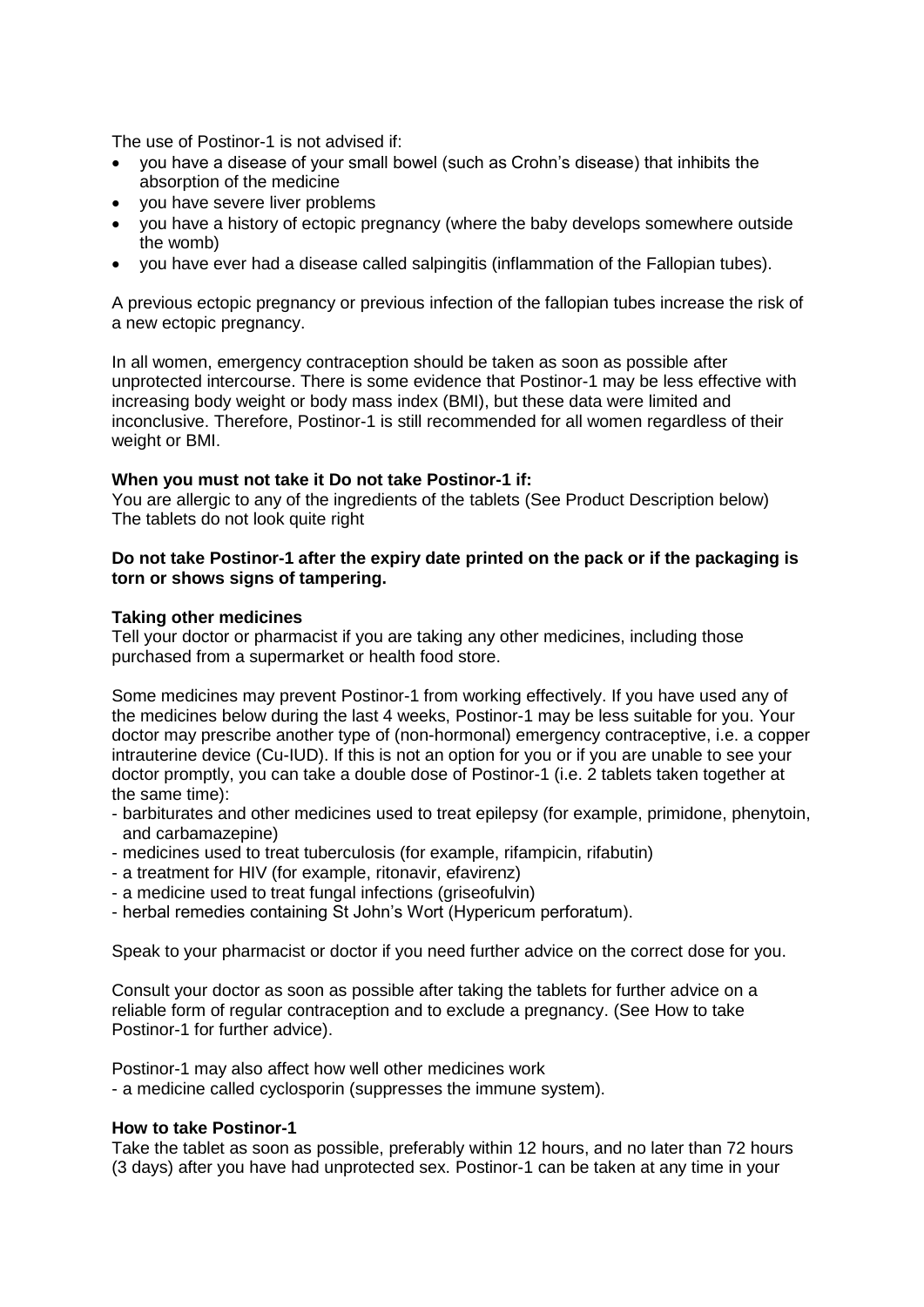menstrual cycle assuming you are not already pregnant or think you may be pregnant. Do not chew but swallow the tablet whole with water. Do not delay taking the tablet. The tablet works best the sooner you take it after having unprotected sex.

If you are already using a regular method of contraception such as the contraceptive pill, you can continue to take this at your regular times.

You should only use Postinor-1 in emergencies and not as a regular method of contraception. If Postinor-1 is used more than once in a menstrual cycle, it is less reliable and it is more likely to upset your menstrual cycle (period).

Postinor-1 does not work as well as regular methods of contraception. Your doctor, practice nurse or family planning clinic can tell you about long-term methods of contraception which are more effective in preventing you from getting pregnant.

This medicine will not protect you against sexually transmitted diseases, only condoms can do this.

Postinor-1 is not indicated for use before the first menstrual bleeding (menarche).

## **While taking Postinor-1**

If you vomit within 3 hours of taking the tablet you should return to your pharmacy, doctor or clinic as the tablet may not be absorbed and you will need to take an additional tablet.

## *Things you must do*

Tell any doctor or pharmacist who are treating you that you have taken Postinor–1

## *Things you must not do*

Do not give Postinor-1 to anyone else

## *Things to be careful of*

## **Side effects**

Tell your doctor or pharmacist as soon as possible if you do not feel well after you take Postinor-1.

All medicines have side effects. Often they are not serious but sometimes they can be. You may need medical treatment if you get some side effects.

# **Do not be alarmed by this list of possible side effects.**

You may not experience any of them.

## **Ask your doctor or pharmacist to answer any questions you may have.**

Like all medicines, this medicine can cause side effects, although not everybody gets them.

## **Very common (may affect more than 1 in 10 people):**

- Feeling sick (nausea)
- You might have some irregular bleeding until your next period
- You might have lower abdominal pain
- Tiredness
- Headache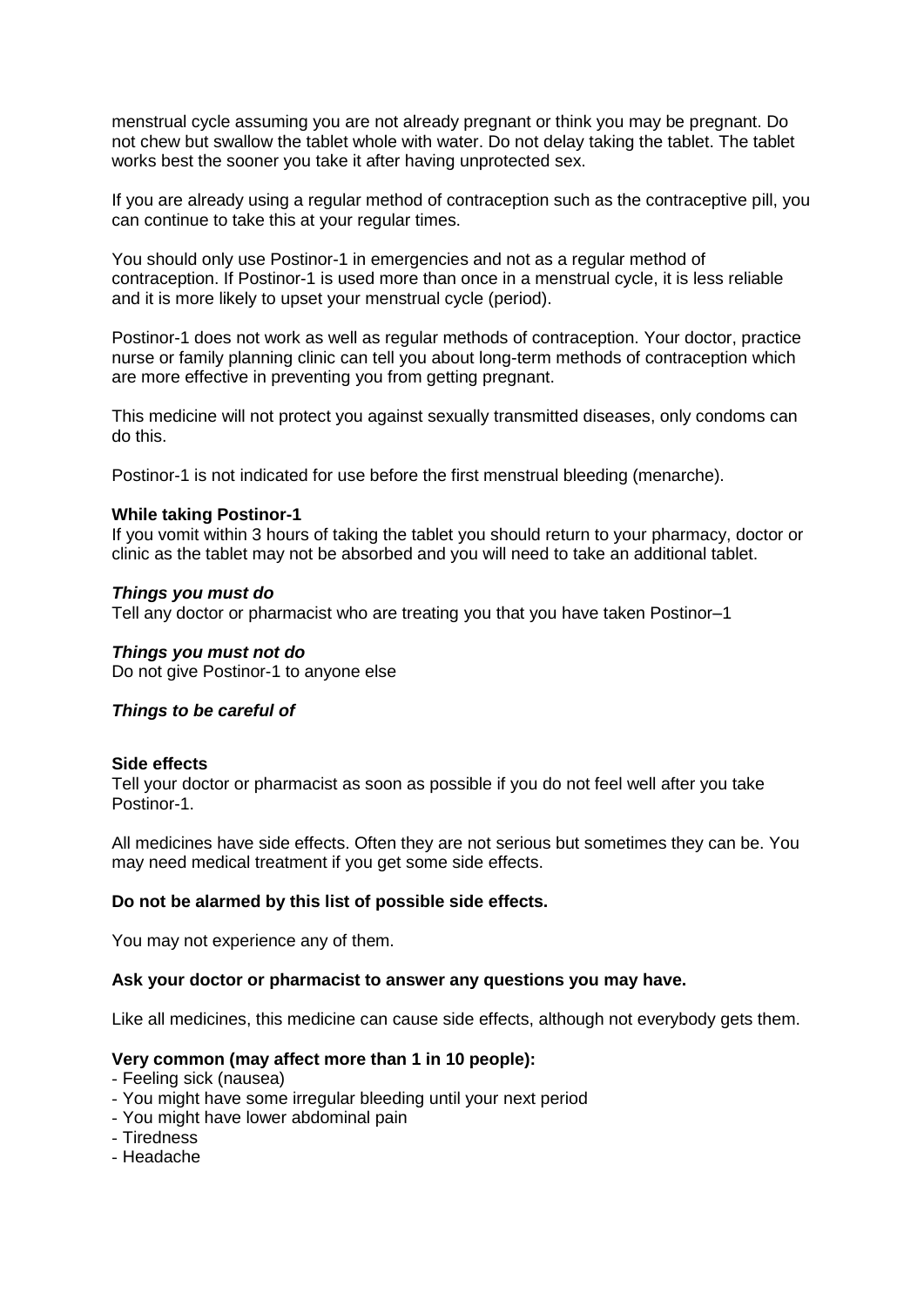## **Common (may affect up to 1 in 10 people):**

- Being sick (vomiting). If you are sick, read the section 'What to do if you are sick (vomit)'.
- Your period might be different. Most women will have a normal period at the expected time, but some may have their period later or earlier than normal. You might also have some irregular bleeding or spotting until your next period. If your period is more than 5 days late or is unusually light or unusually heavy, you should contact your doctor as soon as possible.
- You might have tender breasts, diarrhoea, feel dizzy after taking this medicine.

## **Very rare side effects (may affect up to 1 in 10,000 people):**

- Rash, hives, itching, swelling of the face, pelvic pain, painful period.

Other side effects not listed above may also occur in some patients. Tell your doctor or pharmacist if you notice anything that is making you feel unwell.

## **After using Postinor-1**

You may experience spotting or vaginal bleeding earlier than expected.

**If you do not get your period within 3 weeks of taking the tablets you must see your doctor, as you may be pregnant. If Postinor-1 does not work, you could be pregnant. Your doctor will order a pregnancy test. There is no evidence that Postinor-1 will harm a baby that develops in your uterus/womb if you use Postinor-1 as described. Nevertheless, your doctor may want to check that the pregnancy is not ectopic (where the baby develops somewhere outside the womb). This is especially important if you develop severe abdominal pain after taking Postinor-1 or if you have previously had an ectopic pregnancy, Fallopian tube surgery or pelvic inflammatory disease.**

Postinor-1 is only intended as an emergency measure. If you have not already done so you should discuss with your doctor other methods of long term contraception.

## In case of breast-feeding:

Very small amounts of the active ingredient of this medicine may appear in your breast milk. This is not thought to be harmful to the baby, but if you are worried you can take your tablet immediately after a breast-feeding and avoid nursing at least 8 hours following tablet taking. In this way you are taking your tablet well before the next feed and reducing the amount of active ingredient your baby may take in with the breast milk.

## **If you take too much (Overdose)**

Although there have been no reports of serious harmful effects from taking too many tablets at once, you may feel sick, actually be sick (vomit), or have vaginal bleeding.

Telephone your doctor, or the Poisons Information Centre on 0800 764766 if you take too many Postinor-1 tablets, or if a child has taken Postinor-1.

## **Product description**

Postinor-1 contains one blister sheet containing one flat white tablet. The tablet contains 1.5 milligrams of levonorgestrel and the following inactive ingredients: potato starch, maize starch, silica colloidal anhydrous, magnesium stearate, talc, lactose.

## **Storage**

Keep your tablet in the pack until it is time to take it. If you take the tablet out of the pack it will not keep well.

Keep your tablet in a cool, dry place where the temperature stays below 25°C.